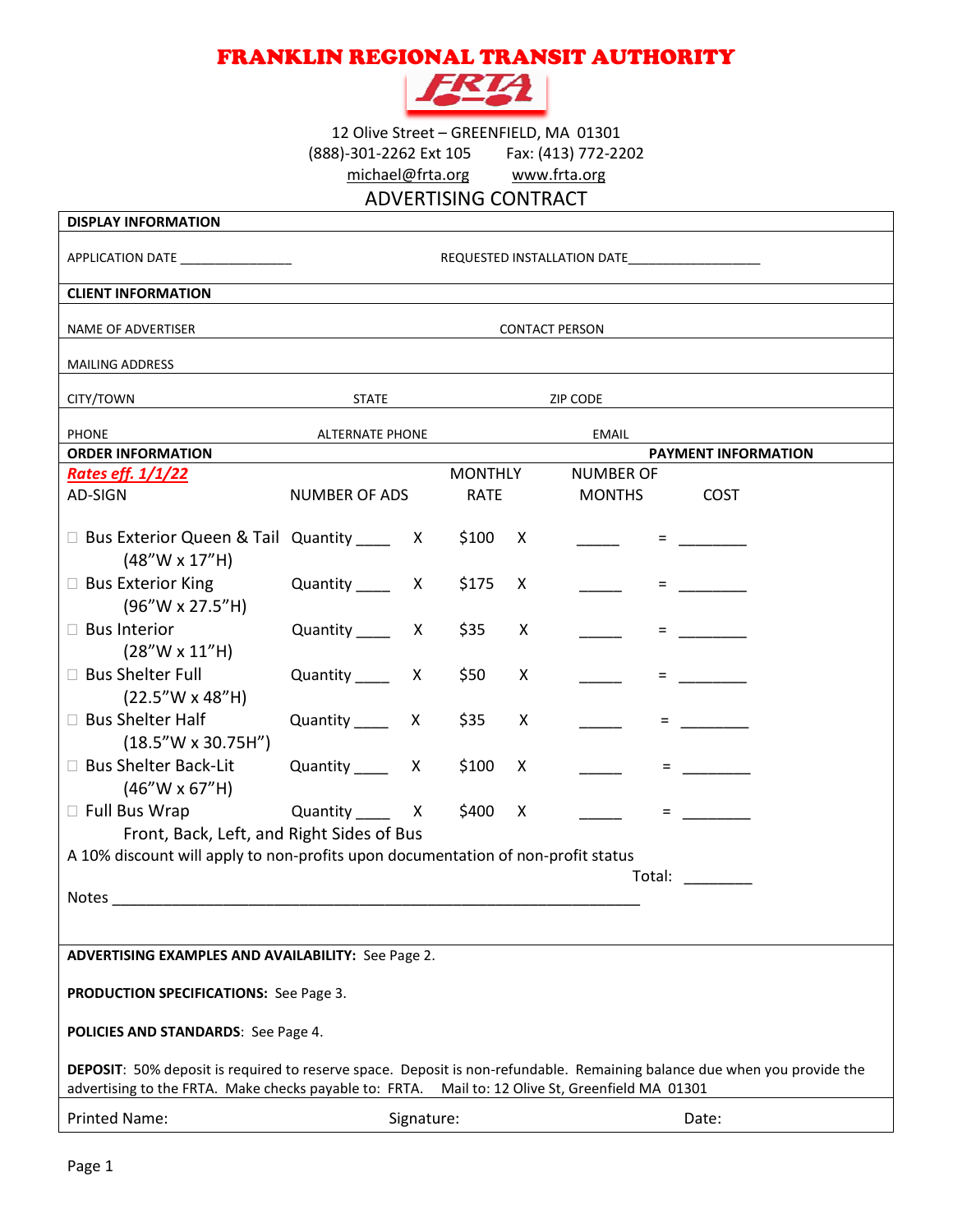## FRTA Bus and Shelter Advertising



96"W x 27.5"H Exterior bus ad space Maximum Available: Twelve (12)



Maximum Available: Thirty-four (34) Maximum Available: Three (3)



28"W x 11"H Interior bus ad space



48"W x 17"H Exterior bus ad space 48"W x 17"H Rear exterior ad space



Shelter ad space 22.5"W x 48"H (Full) or 18.5"W x 30.75H" (Half) or 46"W x 67"H (Back-Lit) Maximum Available: Seven (7) Maximum Available: Two (2) Maximum Available: Two (2) Located throughout Franklin County Located at JWO Transit Center Located at JWO Transit Center





Bus wrap 35-Ft Bus 30-Ft Bus 25-Ft Bus



Maximum Available: Seven (7) Maximum Available: One (1) Maximum Available: Seven (7)

Acceptance of Applications is subject to availability of space and approval of the ad and its content. *Eff. 1.1.22*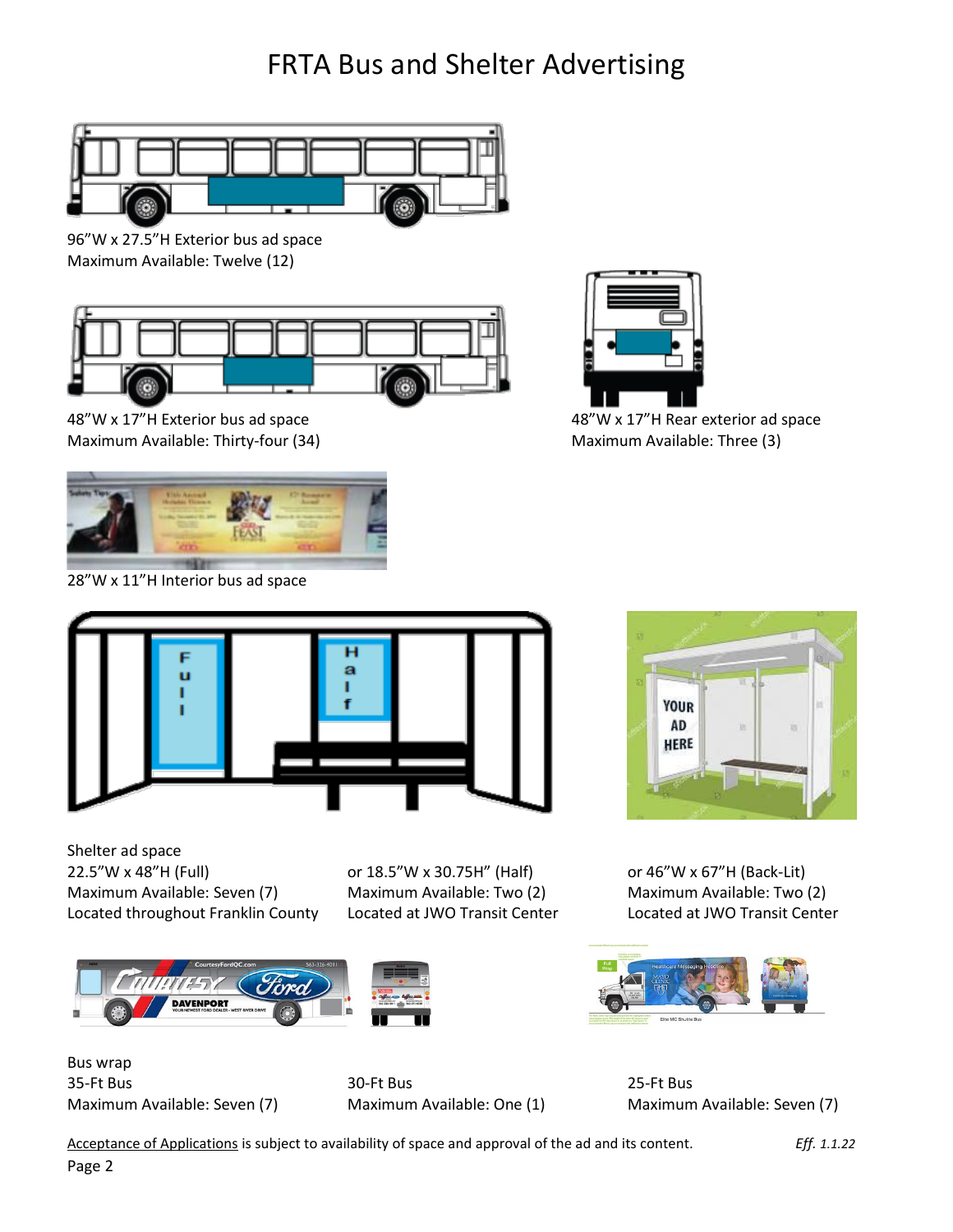## FRTA Advertising Specifications

**Exterior Bus Signage:** AD-SIGNs must be of flexible, removable, weather-proof, self-adhesive vinyl material. Ads must be on a stiff plastic backing material (corrugated plastic/Coroplast) and be between 0.125" – 0.1875" thick.

**Interior Bus Signage:** AD-SIGNs must be of card stock, laminated material and be between 0.025" – 0.030" thick.

**Bus Shelter Signage**: Full and Half Bus Shelter AD-SIGNs must be of flexible, removable, weather-proof, self-adhesive vinyl material. Ads must be on a stiff plastic backing material (corrugated plastic/Coroplast) and be between 0.125" – 0.1875" thick.AD-SIGNs. Back-Lit Bus Shelter AD-SIGNs should be produced on translucent paper or film to allow light to shine through. Material should be able to withstand various types of weather climates and UV light.

**Viewable Area**: Allow 1.5" blank area on all sides (top, bottom, left side, right side) which will be covered by sign holders. Do not place text or logos in these areas.

**Advertisement Production:** For bus exterior, interior, and bus shelters is the responsibility of the advertiser. For Full Bus Wraps see below for more details. Advertisers may choose any company to produce ads. If you are unsure of where to start, here is listing of companies that have printed ad signs in the past (in no particular order):

| Staples - 413-775-0293                    | Copycats Printing - 413-774-3500    |
|-------------------------------------------|-------------------------------------|
| Greenfield, MA                            | Greenfield, MA                      |
| Locus Press - 413-774-4785                | Marcus Printing - 413-534-3303      |
| Deerfield, MA                             | Holyoke, MA                         |
| Advance Reproduction Corp. - 978-522-1264 | Springfield Printing - 800 437-9244 |
| North Andover, MA                         | North Springfield, VT               |
| Sunraise Printing - 413-586-7133          | AF Graphics - 888-750-1066          |
| Hadley, MA                                | Stafford Springs, CT                |
| Minuteman Press - 413-733-7441            | Ludlow Printing - 413-583-5220      |
| Springfield, MA                           | Ludlow, MA                          |

**Full Bus Wraps**: AD-SIGNs will cover the front, back, left, and right sides of an FRTA bus with the exception of the following: front windshield, side windows immediately adjacent to the right and left of the driver's seat, headlights, tail lights, blinkers, running lights, license plates, etc. All other windows may be covered with translucent wrap material. Wraps must be applied by certified installed using 3M, Avery, Arlon, MACtac, or similar materials approved by FRTA. Installer must coordinate the installation and removal of wrap with FRTA. Advertisers may choose any company to produce ads. If you are unsure of where to start, here is listing of companies online that can design, print, and install bus wraps (in no particular order):

<https://adsonwheels.com/> <http://www.buswraps.com/>

<https://www.gatorwraps.com/> <http://www.flashforward-media.com/index.php/vehicle-wraps>